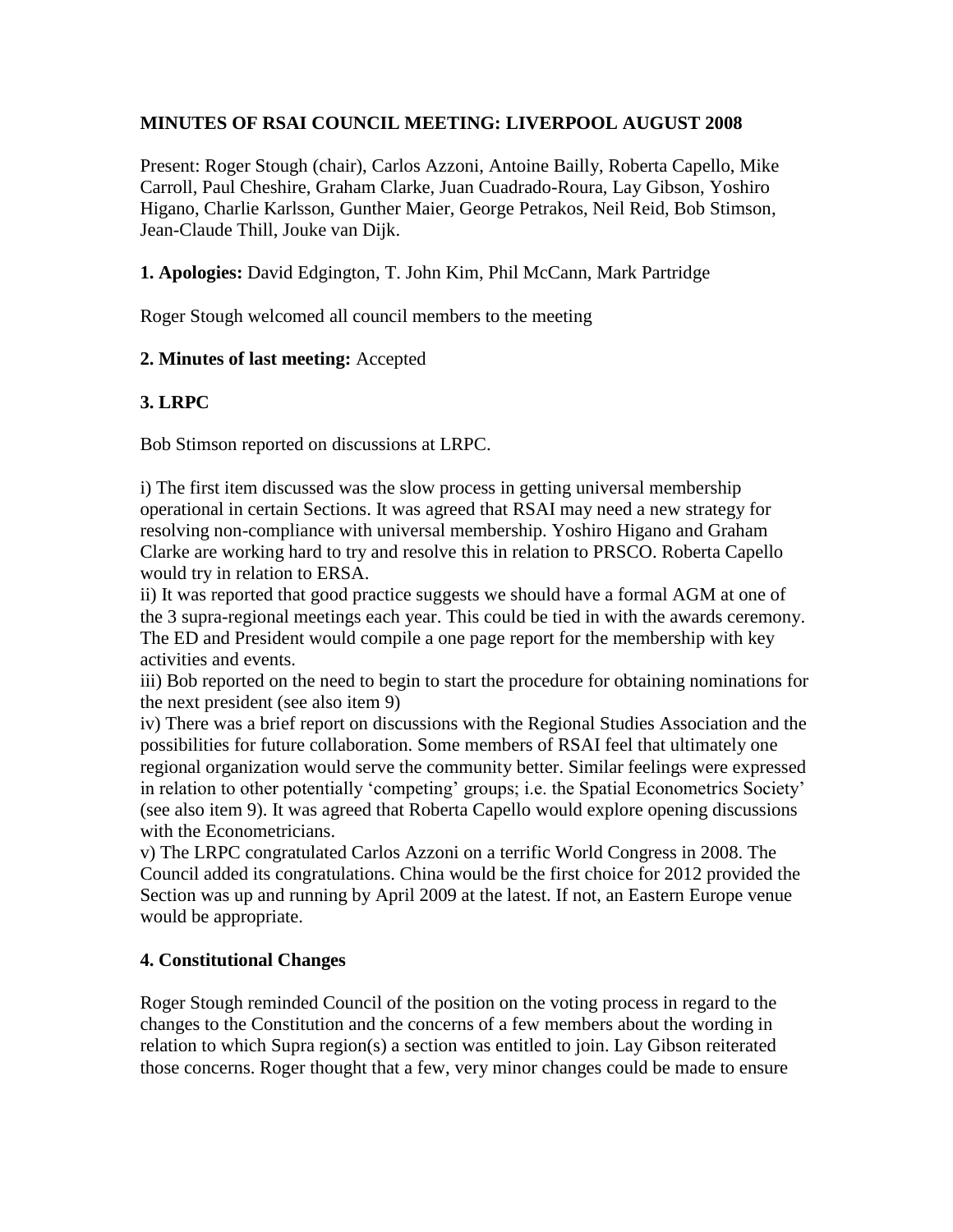the possibility of a Section joining more than one Supra region was clear and unambiguous (what was actually originally intended).

 Action: Roger to make changes with Lay Gibson and David Plane and re-circulate to Council

In addition Roger circulated a document to Council with some guidelines for any future occasions when there may be a need for voting on constitutional amendments.

# **5. Publications**

# **i) Papers in Regional Science**

Jouke van Dijk reported that the editorial team was now working very well together. The journal too was doing well with a 10% increase in the impact factor score. Jouke also noted an increase in the page size which would allow 25% more articles to be published each year. In 2009 the number of pages would also increase. The merger of Wiley-Blackwell had produced some gremlins in the distribution process but it was hoped that these would be short-lived and the next edition would be available soon. A special edition edited by Antonio Paez was planned and the 3 plenary speakers at Liverpool had also agreed to send their articles to PiRS.

Roger Stough asked Jouke for his written thoughts on the future of the journal and some targets. Jouke confirmed he had done this and Graham Clarke agreed to send this to all Council members.

Antoine Bailly led the Council in offering congratulations to Jouke and his team on the excellent progress the journal is making.

### **ii) RSPP**

Mike Carroll outlined progress towards the production of 'Regional Science Policy and Practice' (RSPP) Volume 1 later this year. This was on target and the first volume should be ready for the New York meeting in November. The first edition would contain around 300 pages with production moving up to 600 pages by 2011. The web page was up and running now (at Blackwells) and the process for electronic submissions should be operational by mid September.

Council praised the outstanding effort of the editors to get the first edition ready on time with such a strong content.

### **6. New Section Development**

Yoshiro Higano reported the success of the Bangladeshi meeting in Dacca. He also asked Council to agree to them becoming an official section of RSAI. This was agreed, on condition that a welcome letter explained what was required of them in terms of universal membership. Yoshiro also reported that the December meeting in China had been postponed due to Post-Olympic game problems! This was to be rescheduled for April 2009.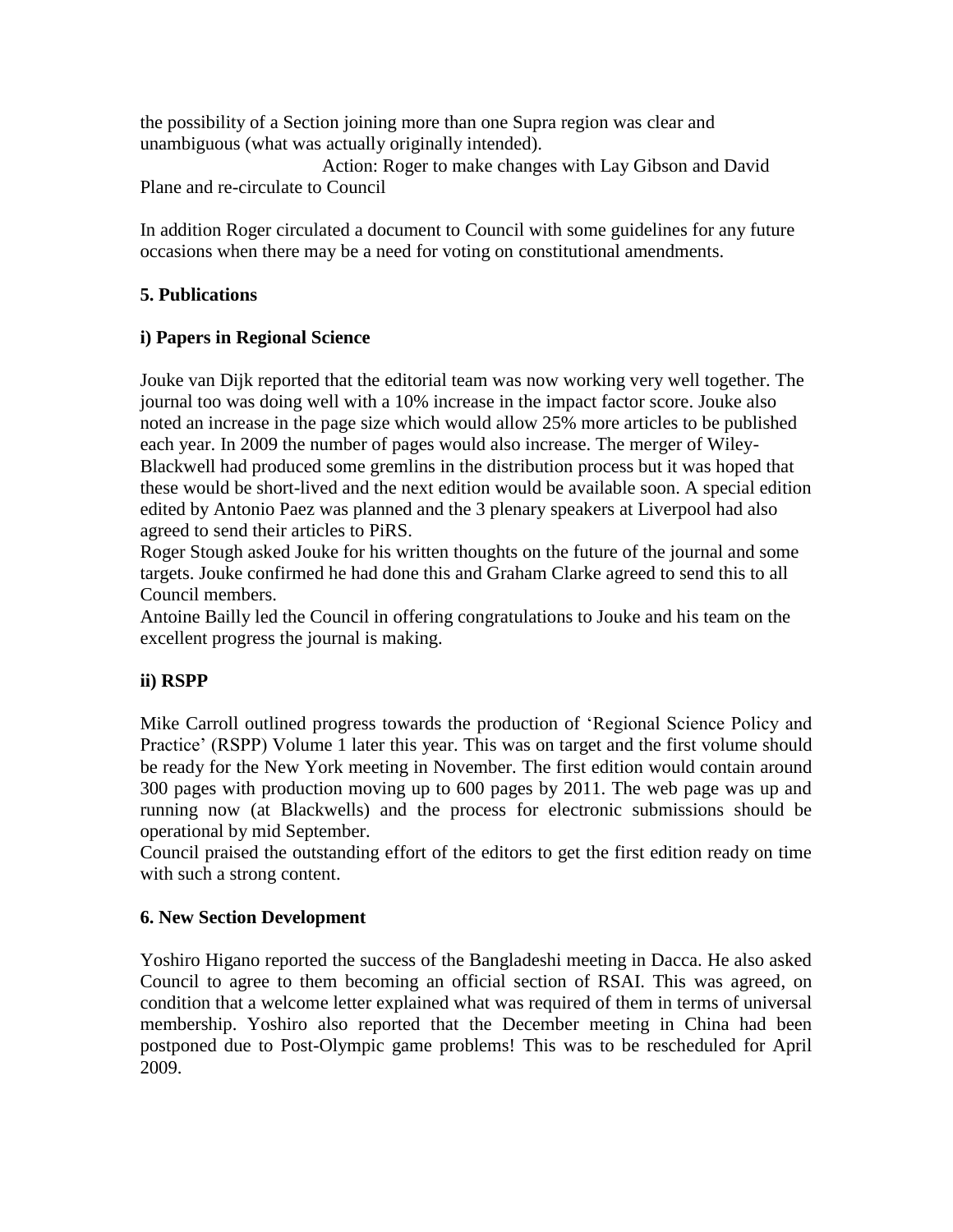Jean-Claude Thill reminded Council that RSAmericas was now the new official 3<sup>rd</sup> supraregion of which NARSC would become a member. The first Council meetings of RSAmericas would take place in New York in November and the first scientific meetings would be held in Cartegena, Columbia on the 12-13<sup>th</sup> February. The World Bank was also involved. There will also be a workshop before that meeting organized with the aim to re-energize the potential Colombian Regional Science association. This would work in a similar way to the Argentina meeting before the 2008 World Congress. It was reported that Geoff Hewings, Juan Cuadrado-Roura, Yoshiro Higano and Jean-Claude Thill would liaise in relation to both Argentina and Colombia.

Paul Cheshire noted lots of enthusiasm in East Europe with 44 Romanian delegates present in Liverpool for example. Poland was set to host ERSA 2009. Gunther Maier noted also the strong participation of young scholars from East Europe. It was agreed we need to work hard to capture these emerging Sections fully into RSAI.

Roger Stough reported that he was hopeful of India coming on board following their January conference where they have at last promised to engage with universal membership.

### 7**. Executive Director's Report**

Graham Clarke reported that he had had interest from Eveline van Leeuwen (Free University Amsterdam) to become the newsletter editor under the direction of Graham Clarke. Council agreed to this appointment. It was hoped the first newsletter would be ready for Christmas 2008. He also confirmed with Council that in New York we would need to elect officially the Executive Director (who finishes his second period of 3 year office) and the Treasurer. He also noted the need to elect two new at-large council members and agreed to start the nominations procedure in mid-September.

#### **8. Prizes**

Graham Clarke reported that there had been no nominations for the Nijkamp or Kohno prizes despite reminders to the membership. Gunter Maier also noted only two applications for the student prize (despite many in previous years). It was suggested that we might create a nominations committee to review the process if no nominations are forthcoming.

#### **9. Report on Forum for the Strategic Development of RSAI**

Roger Stough reminded Council of the groups formed in Sao Paulo and suggested a brief report on progress could be made for each in New York:

- i) Sub-committee formed to work on a strategic plan (STOUGH (CHAIR); CAPELLO (CO-CHAIR);CUADRADO ROURA, BATEY, T.J. KIM; THILL; AZZONI).
- ii) Sub-committee formed to produce document on branding and web development (STOUGH, CLARKE (CHAIR), CAPELLO, REID; VAN DIJK; KARLSSON, THILL, YOSHIRO HIGANO)